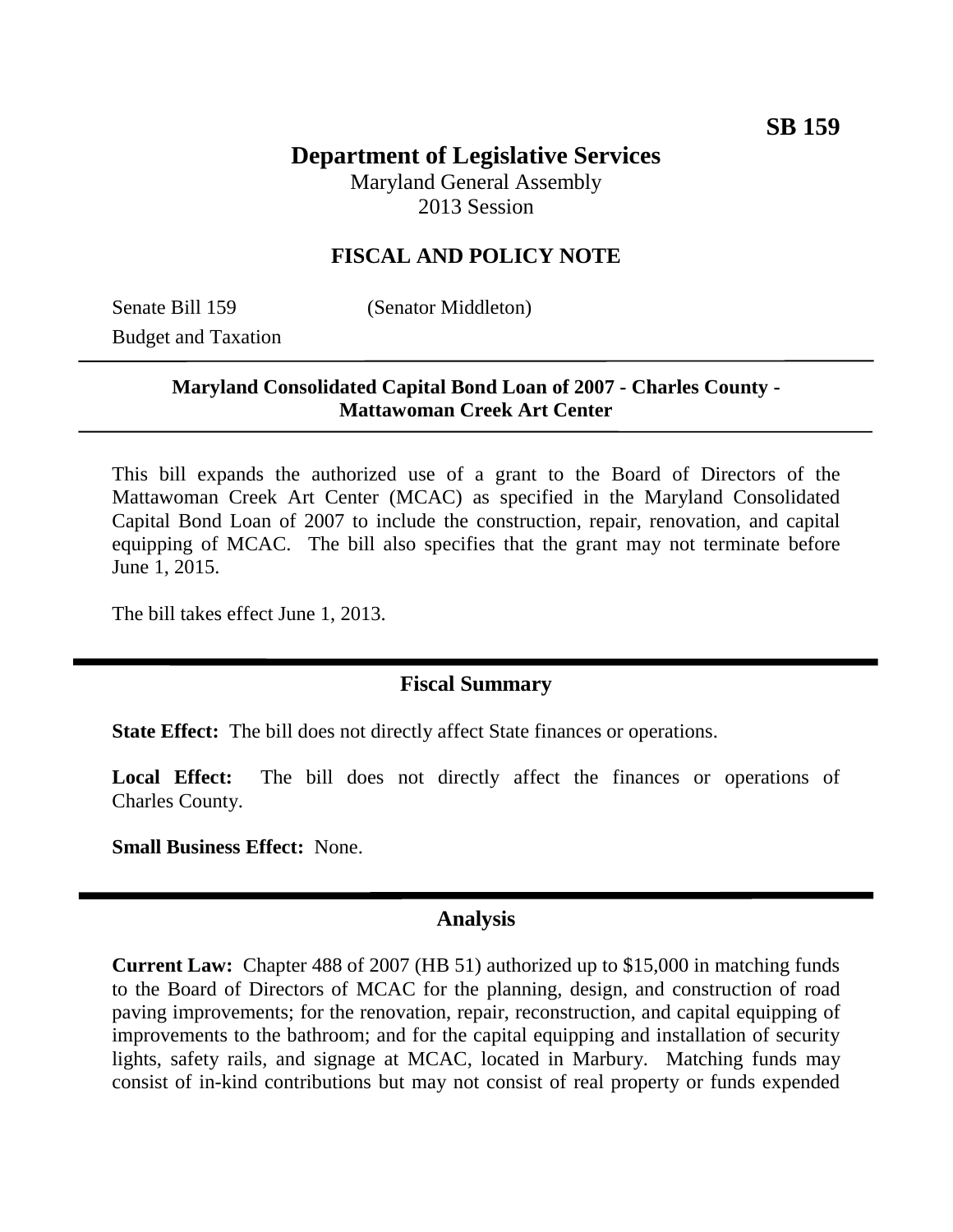prior to the June 1, 2007 effective date of Chapter 488. The grantee had until June 1, 2009, to *present evidence* that a matching fund would be provided; however, the *proceeds* of the loan must be expended or encumbered by the Board of Public Works by June 1, 2014. If any funds remain unexpended or unencumbered after June 1, 2014, the amount of the unexpended or unencumbered authorization must be canceled.

Chapter 46 of 2006 (SB 370) authorized up to \$15,000 to the Board of Directors of MCAC for the planning, design, and construction of roadway improvements; for the renovation, repair, reconstruction, and capital equipping of improvements to the bathroom; and for the capital equipping and installation of security lights, safety rails, and at MCAC, located in Marbury. Matching funds may consist of in-kind contributions but may not consist of real property or funds expended before the June 1, 2007 effective date of Chapter 46.

Chapter 126 of 1997 (SB 48) authorized a \$100,000 grant to the Board of Directors of MCAC for the planning, design, renovation, repair, and capital equipping of and parking for MCAC.

Chapter 153 of 2003 (HB 444) established a seven-year limitation on the authority to spend an appropriation for a capital expenditure and a seven-year limitation on the authorization for State debt. The Act applies to all debt authorized on or after June 1, 1997.

Under the Internal Revenue Code, an entity that sells tax-exempt bonds must spend down the proceeds within 18 to 24 months, depending on the project. The law prohibits entities that sell tax-exempt bonds from earning arbitrage, by which an entity earns a higher rate of interest from the investment of bond proceeds than the interest paid on the bonds. The accumulation of unexpended bond proceeds for projects more than seven years old has resulted in the State earning arbitrage interest on the bond proceeds, creating a federal tax rebate liability.

**Background:** MCAC is a not-for-profit organization which seeks to encourage the practice and appreciation of the visual arts in Southern Maryland by maintaining and operating the permanent facility (which will provide exhibition and studio space for working artists), providing innovative programming, and presenting art exhibits.

MCAC reports that the terms of the bond bill need to be expanded to encompass the full extent of the construction, repair, and renovations that have been or need to be done to the building. In accordance with the current bond bill terms, MCAC installed a new handicap-accessible bathroom in a space that had been a storage area. MCAC still needed a space for storage, so a new shed was installed; however, the construction of the shed is not allowed under the current bond bill terms. In addition, the building's outside

SB 159/ Page 2